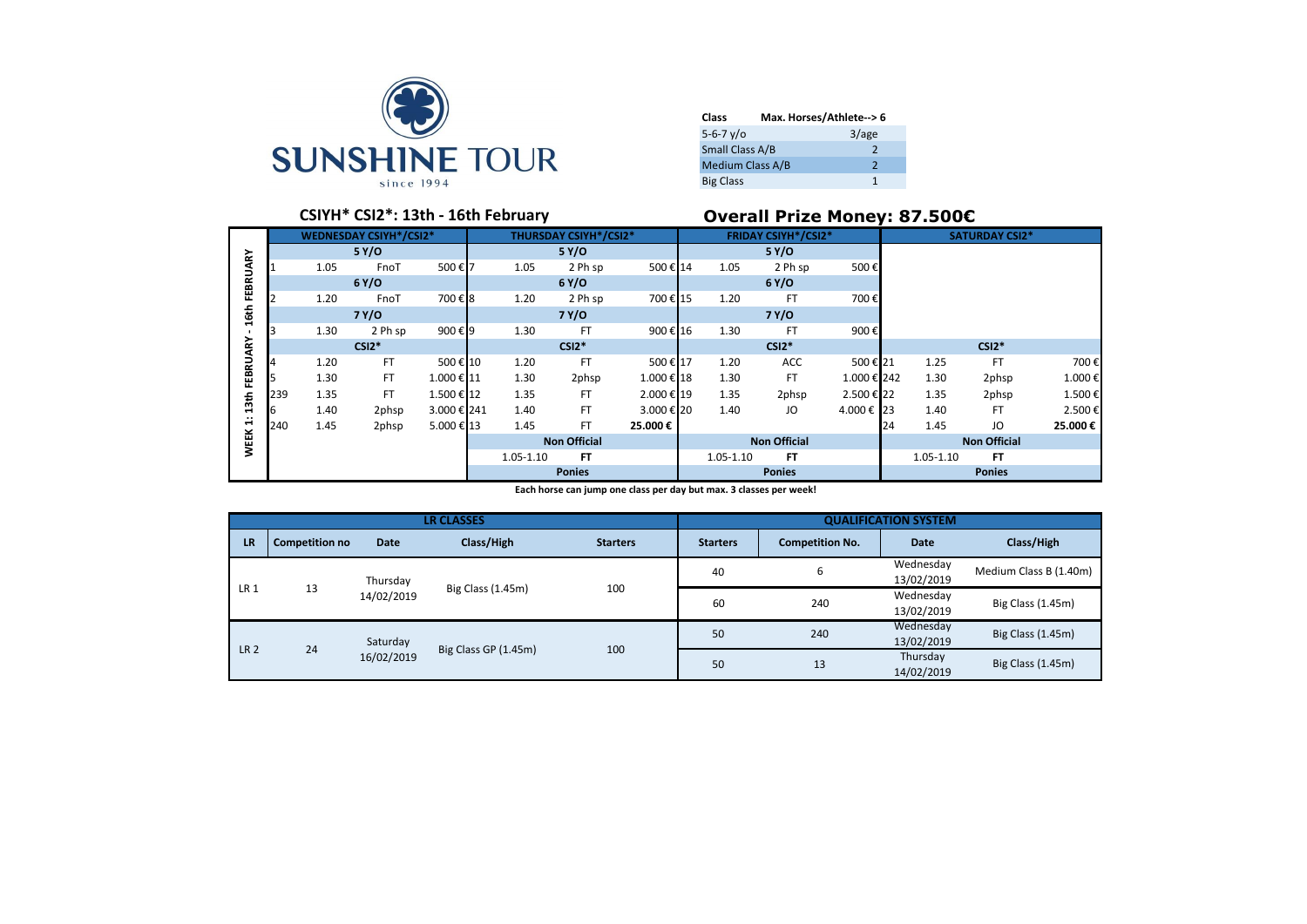

| Class               | Max. | Max. Horses per Athlete per class            |
|---------------------|------|----------------------------------------------|
| <b>Young Horses</b> | 6    | 3 Horses per Age                             |
| <b>Small Tour</b>   | 6    | $A/B/C \rightarrow 2$ Horses in each class   |
| <b>Medium Tour</b>  | 6    | $A/B \rightarrow 2$ Horses in each class     |
|                     |      | $C \rightarrow 2$ Horses (except Sunday)     |
| <b>Big Tour</b>     | 6    | $A1/A2/B \rightarrow 2$ Horses in each class |
|                     |      | $C/D \rightarrow 1$ Horse                    |

## **CSIYH\* CSI3\*: 19th - 24th February Overall Prize Money: 200.200€**

|               |     | <b>TUESDAY CSIYH*</b> |  |  |  | <b>WEDNESDAY CSIYH*</b> |                      |           |                          |      |                 | <b>THURSDAY CSIYH* / CSI3*</b> |                          | <b>FRIDAY CSI3*</b>                         |       |                            |             | <b>SATURDAY CSI3*</b>                        |       |                            |            | <b>SUNDAY CSI3*</b>                    |           |         |
|---------------|-----|-----------------------|--|--|--|-------------------------|----------------------|-----------|--------------------------|------|-----------------|--------------------------------|--------------------------|---------------------------------------------|-------|----------------------------|-------------|----------------------------------------------|-------|----------------------------|------------|----------------------------------------|-----------|---------|
|               |     | <b>5 YO</b>           |  |  |  |                         | 5YO                  |           |                          |      | <b>5 YO</b>     |                                |                          | <b>SMALL TOUR</b>                           |       |                            |             | <b>SMALL TOUR</b>                            |       |                            |            | <b>SMALL TOUR</b>                      |           |         |
|               | 25A | 1.05 FnoT 300 € 28A   |  |  |  |                         | 1.10 2Phsp 300 € 31A |           |                          |      | 1.10 2Phsp      |                                |                          | $300 \text{ € } 37 \rightarrow A$ 1.05-1.10 | FT.   |                            | 500 € 48->A | 1.05-1.10 2Phsp                              |       |                            |            | 500 € 58 $\rightarrow$ A 1.05-1.10     | -FT       | 500€    |
|               | 25B | 1.05 FnoT 300 € 28B   |  |  |  |                         | 1.10 2Phsp 300 € 31B |           |                          |      | 1.10 2Phsp      |                                |                          | $300 \text{ € } 38 \rightarrow B$ 1.15-1.20 | 2Phsp |                            | 600 € 49→B  | 1.15-1.20                                    | - FT  |                            |            | $600 \in 59 \rightarrow B$ 1.15-1.20   | -FT       | 600€    |
|               |     |                       |  |  |  |                         |                      |           |                          |      |                 |                                |                          | $39 \rightarrow C$ 1.25-1.30                | FT.   |                            |             | $1.000 \in 50 \rightarrow C$ 1.25-1.30 2Phsp |       |                            |            | $1.000 \in 60 \rightarrow C$ 1.25-1.30 | JO        | 1.500 € |
|               |     | 6 YO                  |  |  |  |                         | 6 YO                 |           |                          |      | <b>6 YO</b>     |                                |                          | <b>MEDIUM TOUR</b>                          |       |                            |             | <b>MEDIUM TOUR</b>                           |       |                            |            | <b>MEDIUM TOUR</b>                     |           |         |
|               | 26A | 1.15 FnoT 400 € 29A   |  |  |  |                         | 1.20 2Phsp 400 € 32A |           |                          | 1.20 | FT.             |                                | 400 € 40 $\rightarrow$ A | 1.30                                        | FT.   |                            | 700 € 51→A  | 1.30                                         | 2Phsp |                            | 700 € 61→A | 1.30                                   | ACC       | 700€    |
|               | 26B | 1.15 FnoT 400 € 29B   |  |  |  |                         | 1.20 2Phsp 400 € 32B |           |                          | 1.20 | - FT            |                                | 400 € 41→B               | 1.35                                        | 2Phsp | 1.200 € 52 $\rightarrow$ B |             | 1.35                                         | FT.   | 1.200 € 62 $\rightarrow$ B |            | 1.35                                   | <b>FT</b> | 1.200€  |
| $\frac{4}{3}$ |     |                       |  |  |  |                         |                      |           |                          |      | <b>7 YO</b>     |                                | $42 \rightarrow C$       | 1.40                                        | FT    | 2.000 € 53→C               |             | 1.40-1.45 2Phsp                              |       | 2.000 € 63→C               |            | 1.45                                   | JO        | 25.000€ |
| <br>$\sim$    |     | <b>7 YO</b>           |  |  |  |                         | <b>7 YO</b>          |           | I <sub>33A</sub>         | 1.30 | - FT            | 800€                           |                          | <b>BIG TOUR</b>                             |       |                            |             | <b>BIG TOUR</b>                              |       |                            |            | <b>BIG TOUR</b>                        |           |         |
| 盖             | 27A | 1.30 2Phsp 800 € 30A  |  |  |  | 1.30                    | FT.                  | 800 € 33B |                          | 1.30 | FT.             |                                | 800 € 43->A1             | 1.30                                        | FT.   | 1.000 € 54 A1              |             | 1.30                                         | FT.   | 1.000 € 64 -> A1           |            | 1.30                                   | 2Phsp     | 1.000€  |
|               | 27B | 1.30 2Phsp 800 € 30B  |  |  |  | 1.30                    | FT.                  | 800€      |                          |      | <b>BIG TOUR</b> |                                | $144 \rightarrow A2$     | 1.35                                        | FT.   | 1.500 € 55 A2              |             | 1.35                                         | 2Phsp | 1.500 € 65 $\rightarrow$ C |            | 1.45                                   | FT        | 25.000€ |
|               |     |                       |  |  |  |                         |                      |           | $34 \rightarrow A2$ 1.35 |      | FT.             | 1.500 € 45 AB                  |                          | 1.40                                        | 2Phsp | 2.000 € 56 $\rightarrow$ B |             | 1.40                                         | FT.   | 2.000 € 66 $\rightarrow$ D |            | 1.50                                   | JO        | 50.200€ |
|               |     |                       |  |  |  |                         |                      |           | $35 \rightarrow B$       | 1.40 | FT.             | 2.000 € 46 $\rightarrow$ C     |                          | 1.45                                        | 2Phsp | 4.000 € 57→C               |             | 1.45                                         | JO    | 25.000 €                   |            |                                        |           |         |
|               |     |                       |  |  |  |                         |                      |           | $36 \rightarrow D$       | 1.50 | FT.             | 7.000 € 47→D                   |                          | 1.50                                        | FT.   | 25.000€                    |             |                                              |       |                            |            |                                        |           |         |

Riders have to stay either in Small-& Medium-Tour Or in Big Tour per week. Therefore the riders are not allowed to compete in Medium and Big Tour in the same weekend. It's allowed to change from week to week! **Each horse can jump one class per day, but max. 3 classes per week!**

|                 |                       | <b>LR CLASSES</b>      |                       |                 |                                                     |                       | <b>QUALIFICATION SYSTEM</b> |                                   |
|-----------------|-----------------------|------------------------|-----------------------|-----------------|-----------------------------------------------------|-----------------------|-----------------------------|-----------------------------------|
| <b>LR</b>       | <b>Competition no</b> | <b>Date</b>            | Class/High            | <b>Starters</b> | <b>Starters</b>                                     | <b>Competition no</b> | <b>Date</b>                 | Class/High                        |
| LR <sub>3</sub> | 47                    | Friday 22/02/2019      | Big Tour D<br>(1.50m) | 100             | 100                                                 | $*36$                 | Thursday 21/02/2019         | Big Tour D<br>(1.50m)             |
|                 |                       |                        |                       |                 | 80                                                  | 46                    | Friday 22/02/2019           | Big Tour C<br>(1.45m)             |
| LR <sub>4</sub> | 57                    | Saturday<br>23/02/2019 | Big Tour C<br>(1.45m) | 100             | 20 (Riders not<br>qualified for the<br>GP class 66) | 47                    | Friday 22/02/2019           | Big Tour D<br>(1.50m)             |
|                 |                       | Sunday                 | Medium Tour           |                 | 50                                                  | 42                    | Friday 22/02/2019           | Medium Tour C<br>(1.40m)          |
| LR <sub>5</sub> | 63                    | 24/02/2019             | C<br>(1.45m)          | 100             | 50                                                  | 53                    | Saturday 23/02/2019         | Medium Tour C<br>$(1.40 - 1.45m)$ |
| LR <sub>6</sub> | 65                    | Sunday                 | Big Tour C            | 100             | 50                                                  | 45                    | Friday 22/02/2019           | Big Tour B<br>(1.40m)             |
|                 |                       | 24/02/2019             | (1.45m)               |                 | 50                                                  | 56                    | Saturday 23/02/2019         | <b>Big Tour B</b><br>(1.40m)      |
| LR <sub>7</sub> |                       | Sunday<br>66           |                       | 60              | 20                                                  | 36                    | Thursday 21/02/2019         | <b>Big Tour D</b><br>(1.50m)      |
|                 |                       | 24/02/2019             | (1.50m)               |                 | $**40$                                              | 47                    | Friday 22/02/2019           | <b>Big Tour D</b><br>(1.50m)      |

**\*36: Should the overall number of riders be equal to/less than 100 no qualification system will be applied.**

**\*\*40: Open to the best placed riders of class 47 until the number of 60 starters is reached (Including pre-qualified riders Art.261.4.2).**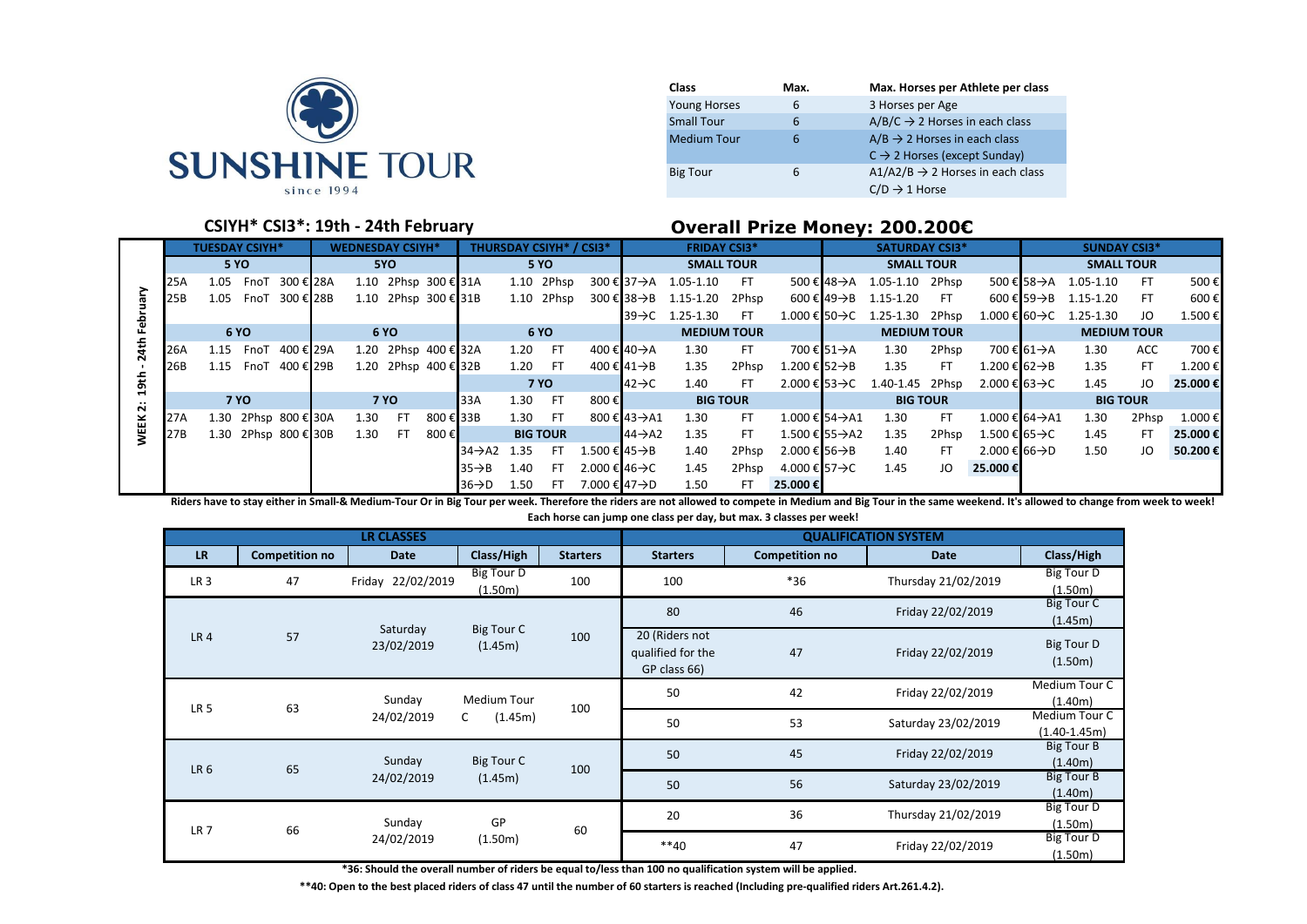

| Class               | Max. | Max. Horses per Athlete per class            |
|---------------------|------|----------------------------------------------|
| <b>Young Horses</b> | 6    | 3 Horses per Age                             |
| <b>Small Tour</b>   | 6    | $A/B/C \rightarrow 2$ Horses in each class   |
| <b>Medium Tour</b>  | 6    | $A/B \rightarrow 2$ Horses in each class     |
|                     |      | $C \rightarrow 2$ Horses (except Sunday)     |
| <b>Big Tour</b>     | 6    | $A1/A2/B \rightarrow 2$ Horses in each class |
|                     |      | $C/D \rightarrow 1$ Horse                    |

### **CSIYH\* CSI4\*: 26th February - 3rd March Overall Prize Money: 243.300€**

|             |     |      |                       |           |  |                         |             |           |                    |                 |                                |                     |                     |                     |       |                |             | <u> Jidhii Ilay Muufi 27319000</u> |                |                 |                 |                                            |     |         |
|-------------|-----|------|-----------------------|-----------|--|-------------------------|-------------|-----------|--------------------|-----------------|--------------------------------|---------------------|---------------------|---------------------|-------|----------------|-------------|------------------------------------|----------------|-----------------|-----------------|--------------------------------------------|-----|---------|
|             |     |      | <b>TUESDAY CSIYH*</b> |           |  | <b>WEDNESDAY CSIYH*</b> |             |           |                    |                 | <b>THURSDAY CSIYH* / CSI4*</b> |                     |                     | <b>FRIDAY CSI4*</b> |       |                |             | <b>SATURDAY CSI4*</b>              |                |                 |                 | <b>SUNDAY CSI4*</b>                        |     |         |
|             |     |      | <b>5 YO</b>           |           |  |                         | 5YO         |           |                    | <b>5 YO</b>     |                                |                     |                     | <b>SMALL TOUR</b>   |       |                |             | <b>SMALL TOUR</b>                  |                |                 |                 | <b>SMALL TOUR</b>                          |     |         |
| ᠊ᠲ          | 67A | 1.05 | FnoT                  | 300 € 70A |  | 1.10                    | 2Phsp       | 300 € 73A |                    | 1.10            | 2Phsp                          |                     | 300 € 79->A         | 1.05-1.10           | FT.   |                | 500 € 90->A | 1.05-1.10                          | 2Phsp          |                 | 500 € 100→A     | 1.05-1.10 FT                               |     | 500€    |
|             | 67B | 1.05 | FnoT                  | 300 € 70B |  | 1.10                    | 2Phsp       | 300 € 73B |                    | 1.10            | 2Phsp                          |                     | 300 € 80→B          | 1.15-1.20           | FT.   |                | 600 € 91→B  | 1.15-1.20                          | $\overline{C}$ |                 |                 | $600 \in 101 \rightarrow B$ 1.15-1.20 ACC  |     | 600€    |
| 은           |     |      |                       |           |  |                         |             |           |                    |                 |                                |                     | $81 \rightarrow C$  | 1.25-1.30 2Phsp     |       | 1.000 € 92→C   |             | 1.25-1.30                          | FT.            |                 |                 | $1.000 \in 102 \rightarrow C$ 1.25-1.30 JO |     | 1.500 € |
|             |     |      | 6 YO                  |           |  |                         | 6 YO        |           |                    | 6 YO            |                                |                     |                     | <b>MEDIUM TOUR</b>  |       |                |             | <b>MEDIUM TOUR</b>                 |                |                 |                 | <b>MEDIUM TOUR</b>                         |     |         |
|             | 68A | 1.20 | FnoT                  | 400 € 71A |  | 1.20                    | 2Phsp       | 400 € 74A |                    | 1.25            | <b>FT</b>                      |                     | 400 € 82→A          | 1.30                | C     |                | 700 € 93->A | 1.30                               | FT.            |                 | 700 € 103→A     | 1.30                                       | FT. | 700€    |
|             | 68B | 1.20 | FnoT                  | 400 € 71B |  | 1.20                    | 2Phsp       | 400 € 74B |                    | 1.25            | <b>FT</b>                      |                     | 400 € 83 AB         | 1.35                | FT.   | 1.200 € 94→B   |             | 1.35                               | 2Phsp          | 1.200 € 104 → B |                 | 1.35                                       | FT. | 1.200€  |
|             |     |      |                       |           |  |                         |             |           |                    | <b>7 YO</b>     |                                |                     | $84 \rightarrow C$  | 1.40                | 2Phsp | 2.000 € 95→C   |             | 1.40-1.45                          | FT.            | 2.000 € 105→C   |                 | 1.45                                       | JO  | 25,000€ |
| 26th        |     |      | <b>7 YO</b>           |           |  |                         | <b>7 YO</b> |           | <b>75A</b>         | 1.35            | - FT                           | 800€                |                     | <b>BIG TOUR</b>     |       |                |             | <b>BIG TOUR</b>                    |                |                 |                 | <b>BIG TOUR</b>                            |     |         |
| άŕ.         | 69A | 1.30 | 2Phsp                 | 800 € 72A |  | 1.30                    | <b>FT</b>   | 800 € 75B |                    | 1.35            | - FT                           |                     | 800 € 85→A1         | 1.30                | FT.   | 1.000 € 96->A1 |             | 1.30                               | 2Phsp          |                 | 1.000 € 106->A1 | 1.30                                       | FT. | 1.000 € |
| <b>WEEK</b> | 69B | 1.30 | 2Phsp                 | 800 € 72B |  | 1.30                    | FT.         | 800€      |                    | <b>BIG TOUR</b> |                                |                     | $86 \rightarrow A2$ | 1.35                | 2Phsp | 1.500 € 97→A2  |             | 1.35                               | FT.            | 1.500 € 107→C   |                 | 1.45                                       | FT. | 25.000€ |
|             |     |      |                       |           |  |                         |             |           | 76→A2              | 1.35            | FT.                            | 1.500 € 87→B        |                     | 1.40                | ACC   | 2.000 € 98→B   |             | 1.40                               | FT.            | 2.000 € 108->D  |                 | 1.55                                       | JO  | 93.300€ |
|             |     |      |                       |           |  |                         |             |           | $77 \rightarrow B$ | 1.40            |                                | 2Phsp 2.000 € 88->C |                     | 1.45                | 2Phsp | 4.000 € 99 → C |             | 1.45                               | JO             | 25.000€         |                 |                                            |     |         |
|             |     |      |                       |           |  |                         |             |           | 78→D               | 1.50            | FT.                            | 7.000 € 89→D        |                     | 1.50                | JO    | 25.000€        |             |                                    |                |                 |                 |                                            |     |         |

Riders have to stay either in Small-& Medium-Tour Or in Big Tour per week. Therefore the riders are not allowed to compete in Medium and Big Tour in the same weekend. It's allowed to change from week to week! Each horse **can jump one class per day, but max. 3 classes per week!**

|                 |                       | <b>LR CLASSES</b>    |                              |                 |                                                      |                       | <b>QUALIFICATION SYSTEM</b> |                                 |
|-----------------|-----------------------|----------------------|------------------------------|-----------------|------------------------------------------------------|-----------------------|-----------------------------|---------------------------------|
| <b>LR</b>       | <b>Competition no</b> | <b>Date</b>          | Class/High                   | <b>Starters</b> | <b>Starters</b>                                      | <b>Competition no</b> | <b>Date</b>                 | Class/High                      |
| LR <sub>8</sub> | 89                    | Friday<br>01/03/2019 | <b>Big Tour D</b><br>(1.50m) | 100             | 100                                                  | $*78$                 | Thursday 28/02/2019         | <b>Big Tour D</b><br>(1.50m)    |
|                 |                       |                      | Big Tour C                   |                 | 80                                                   | 88                    | Friday 01/03/2019           | <b>Big Tour C</b><br>(1.45m)    |
| <b>LR9</b>      | 99                    | Saturday 02/03/2019  | (1.45m)                      | 100             | 20 (Riders not<br>qualified for the<br>GP class 108) | 89                    | Friday 01/03/2019           | Big Tour D<br>(1.50m)           |
| LR 10           |                       | Sunday               | Medium                       |                 | 50                                                   | 84                    | Friday 01/03/2019           | Medium Tour C<br>(1.40m)        |
|                 | 105                   | 03/03/2019           | Tour C<br>(1.45m)            | 100             | 50                                                   | 95                    | Saturday 02/03/2019         | Medium Tour C<br>$(1.40-1.45m)$ |
| <b>LR 11</b>    | 107                   | Sunday               | Big Tour C                   |                 | 50                                                   | 87                    | Friday 01/03/2019           | <b>Big Tour B</b><br>(1.40m)    |
|                 |                       | 03/03/2019           | (1.45m)                      | 100             | 50                                                   | 98                    | Saturday 02/03/2019         | <b>Big Tour B</b><br>(1.40m)    |
|                 | 108                   | Sunday               | GP<br>(1.55m)                | 50              | 20                                                   | 78                    | Thursday 28/02/2019         | <b>Big Tour D</b><br>(1.50m)    |
| LR 12           |                       | 03/03/2019           |                              |                 | $***30$                                              | 89                    | Friday 01/03/2019           | <b>Big Tour D</b><br>(1.50m)    |

**\*78: Should the overall number of riders be equal to/less than 100 no qualification system will be applied.**

**\*\*30: Open to the best placed riders of class 89 until the number of 50 starters is reached (Including pre-qualified riders Art.261.4.2).**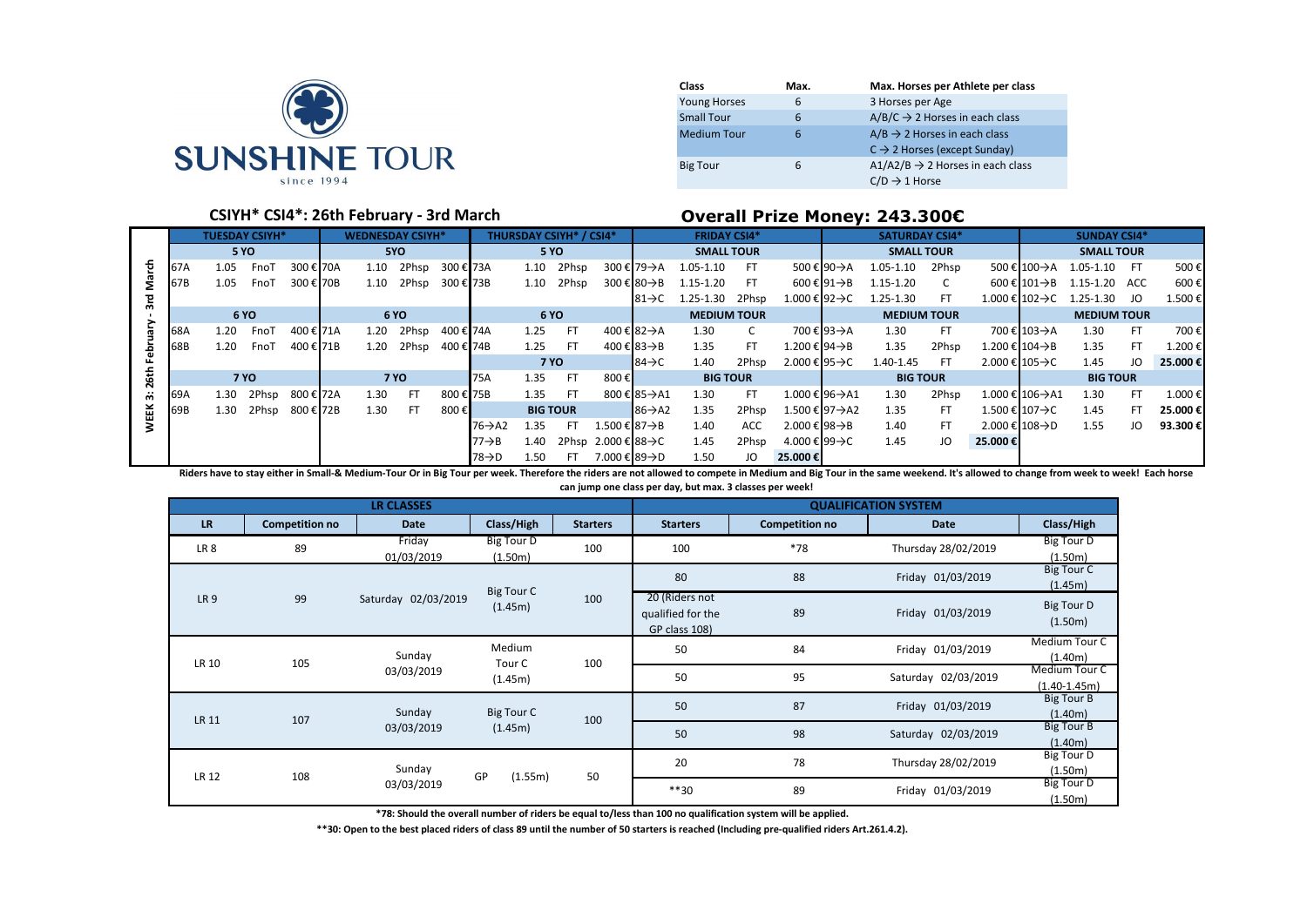

| Class               | Max. | Max. Horses per Athlete per class                                                    |
|---------------------|------|--------------------------------------------------------------------------------------|
| <b>Young Horses</b> | 6    | 3 Horses per Age                                                                     |
| <b>Small Tour</b>   | 6    | $A/B/C \rightarrow 2$ Horses in each class                                           |
| <b>Medium Tour</b>  | 6    | $A/B \rightarrow 2$ Horses in each class<br>$C \rightarrow 2$ Horses (except Sunday) |
| <b>Big Tour</b>     | 6    | $A1/A2/B \rightarrow 2$ Horses in each class<br>$C/D \rightarrow 1$ Horse            |

## **CSIYH\* CSI3\*: 05th- 10th March Overall Prize Money: 200.200€**

|            |      |      |                       |            |  |      |                         |            |                      | - <b>.</b> . -  |                                |                                   |                             |                                              |            |                             |                                |                                               |     |               |                               |                                       |       |         |
|------------|------|------|-----------------------|------------|--|------|-------------------------|------------|----------------------|-----------------|--------------------------------|-----------------------------------|-----------------------------|----------------------------------------------|------------|-----------------------------|--------------------------------|-----------------------------------------------|-----|---------------|-------------------------------|---------------------------------------|-------|---------|
|            |      |      | <b>TUESDAY CSIYH*</b> |            |  |      | <b>WEDNESDAY CSIYH*</b> |            |                      |                 | <b>THURSDAY CSIYH* / CSI3*</b> |                                   |                             | <b>FRIDAY CSI3*</b>                          |            |                             |                                | <b>SATURDAY CSI3*</b>                         |     |               |                               | <b>SUNDAY CSI3*</b>                   |       |         |
|            |      |      | <b>5 YO</b>           |            |  |      | 5YO                     |            |                      |                 | <b>5 YO</b>                    |                                   |                             | <b>SMALL TOUR</b>                            |            |                             |                                | <b>SMALL TOUR</b>                             |     |               |                               | <b>SMALL TOUR</b>                     |       |         |
|            | 109A | 1.10 | FnoT                  | 300 € 112A |  | 1.10 | 2Phsp                   | 300 € 115A |                      | 1.10            | 2Phsp                          |                                   | 300 € 121→A                 | 1.05-1.10                                    | FT.        |                             |                                | $500 \in 132 \rightarrow A$ 1.05-1.10 2Phsp   |     |               |                               | $500 \in 142 \rightarrow A$ 1.05-1.10 | FT.   | 500€    |
|            | 109B | 1.10 | FnoT                  | 300 € 112B |  | 1.10 | 2Phsp                   | 300 € 115B |                      | 1.10            | 2Phsp                          |                                   |                             | $300 \text{ € } 122 \rightarrow B$ 1.15-1.20 | 2Phsp      |                             |                                | $600 \in 133 \rightarrow B$ 1.15-1.20 FT      |     |               |                               | $600 \in 143 \rightarrow B$ 1.15-1.20 | FT.   | 600€    |
| March      |      |      |                       |            |  |      |                         |            |                      |                 |                                |                                   | $123 \rightarrow C$         | 1.25-1.30                                    | FT.        |                             |                                | $1.000 \in 134 \rightarrow C$ 1.25-1.30 2Phsp |     |               | 1.000 € 144→C                 | 1.25-1.30                             | JO    | 1.500€  |
|            |      |      | 6 YO                  |            |  |      | 6 YO                    |            |                      | <b>6 YO</b>     |                                |                                   |                             | <b>MEDIUM TOUR</b>                           |            |                             |                                | <b>MEDIUM TOUR</b>                            |     |               |                               | <b>MEDIUM TOUR</b>                    |       |         |
| 10th       | 110A | 1.20 | FnoT                  | 400 € 113A |  | 1.20 | 2Phsp                   | 400 € 116A |                      | 1.25            | - FT                           |                                   | 400 € 124 A                 | 1.30                                         | FT.        |                             | 700 € 135→A                    | 1.30                                          | ACC |               | 700 € 145→A                   | 1.30                                  | 2Phsp | 700€    |
|            | 110B | 1.20 | FnoT                  | 400 € 113B |  | 1.20 | 2Phsp                   | 400 € 116B |                      | 1.25            | - FT                           |                                   | 400 € 125 AB                | 1.35                                         | 2Phsp      |                             | $1.200 \in 136 \rightarrow B$  | 1.35                                          | C.  |               | $1.200 \in 146 \rightarrow B$ | 1.35                                  | FT.   | 1.200€  |
| 뙳          |      |      |                       |            |  |      |                         |            |                      | <b>7 YO</b>     |                                |                                   | $126 \rightarrow C$         | 1.40                                         | -FT        |                             | 2.000 € 137→C                  | 1.40-1.45 2Phsp                               |     | 2.000 € 147→C |                               | 1.45                                  | JO    | 25.000€ |
| $\ddot{r}$ |      |      | <b>7 YO</b>           |            |  |      | <b>7 YO</b>             |            | 117A                 | 1.35            | - FT                           | 800€                              |                             | <b>BIG TOUR</b>                              |            |                             |                                | <b>BIG TOUR</b>                               |     |               |                               | <b>BIG TOUR</b>                       |       |         |
| 盖          | 111A | 1.30 | 2Phsp                 | 800 € 114A |  | 1.30 | FT.                     | 800 € 117B |                      | 1.35            | - FT                           |                                   | 800 € 127->A1               | 1.30                                         | 2Phsp      |                             | $1.000 \in 138 \rightarrow A1$ | 1.30                                          | FT. |               | 1.000 € 148 $\rightarrow$ A1  | 1.30                                  | C     | 1.000€  |
|            | 111B | 1.30 | 2Phsp                 | 800 € 114B |  | 1.30 | FT.                     | 800 €l     |                      | <b>BIG TOUR</b> |                                |                                   | $128 \rightarrow A2$        | 1.35                                         | <b>ACC</b> |                             | 1.500 € 139 $\rightarrow$ A2   | 1.35                                          | FT. |               | 1.500 € 149 → C               | 1.45                                  | FT.   | 25.000€ |
|            |      |      |                       |            |  |      |                         |            | $118 \rightarrow A2$ | 1.35            |                                | 2Phsp 1.500 € 129 $\rightarrow$ B |                             | 1.40                                         | 2Phsp      | 2.000 € 140 $\rightarrow$ B |                                | 1.40                                          | FT. |               | $2.000 \in 150 \rightarrow D$ | 1.50                                  | JO    | 50.200€ |
|            |      |      |                       |            |  |      |                         |            | $119 \rightarrow B$  | 1.40            | FT.                            |                                   | 2.000 € 130 $\rightarrow$ C | 1.45                                         | 2Phsp      |                             | 4.000 € 141→C                  | 1.45                                          | JO  | 25.000€       |                               |                                       |       |         |
|            |      |      |                       |            |  |      |                         |            | $120 \rightarrow D$  | 1.50            | FT.                            |                                   | 7.000 € 131->D              | 1.50                                         | FT.        | 25.000€                     |                                |                                               |     |               |                               |                                       |       |         |
|            |      |      |                       |            |  |      |                         |            |                      |                 |                                |                                   |                             |                                              |            |                             |                                |                                               |     |               |                               |                                       |       |         |

Riders have to stay either in Small-& Medium-Tour Or in Big Tour per week. Therefore the riders are not allowed to compete in Medium and Big Tour in the same weekend. It's allowed to change from week to week! Each horse ca **jump one class per day, but max. 3 classes per week!**

|              |                       | <b>LR CLASSES</b>    |                              |                 |                                                      |                       | <b>QUALIFICATION SYSTEM</b> |                                   |
|--------------|-----------------------|----------------------|------------------------------|-----------------|------------------------------------------------------|-----------------------|-----------------------------|-----------------------------------|
| <b>LR</b>    | <b>Competition no</b> | Date                 | Class/High                   | <b>Starters</b> | <b>Starters</b>                                      | <b>Competition no</b> | Date                        | Class/High                        |
| LR 13        | 131                   | Friday<br>08/03/2019 | <b>Big Tour D</b><br>(1.50m) | 100             | 100                                                  | *120                  | Thursday 07/03/2019         | <b>Big Tour D</b><br>(1.50m)      |
|              |                       |                      | <b>Big Tour C</b>            |                 | 80                                                   | 130                   | Friday 08/03/2019           | Big Tour C<br>(1.45m)             |
| <b>LR 14</b> | 141                   | Saturday 09/03/2019  | (1.45m)                      | 100             | 20 (Riders not<br>qualified for the GP<br>class 150) | 131                   | Friday 08/03/2019           | Big Tour D<br>(1.50m)             |
|              |                       | Sunday               | Medium Tour C                |                 | 50                                                   | 126                   | Friday 08/03/2019           | Medium Tour C<br>(1.40m)          |
| <b>LR 15</b> | 147                   | 10/03/2019           | (1.45m)                      | 100             | 50                                                   | 137                   | Saturday 09/03/2019         | Medium Tour C<br>$(1.40 - 1.45m)$ |
| <b>LR 16</b> | 149                   | 10/03/2019           | Big Tour C                   | 100             | 50                                                   | 129                   | Friday 08/03/2019           | Big Tour B<br>(1.40m)             |
|              |                       | Sunday               | (1.45m)                      |                 | 50                                                   | 140                   | Saturday 09/03/2019         | <b>Big Tour B</b><br>(1.40m)      |
| <b>LR 17</b> | 150                   | 10/03/2019           | Big Tour D                   | 60              | 20                                                   | 120                   | Thursday 07/03/2019         | Big Tour D<br>(1.50m)             |
|              |                       | Sunday               | (1.50m)                      |                 | $**40$                                               | 131                   | Friday 08/03/2019           | Big Tour D<br>(1.50m)             |

**\*120: Should the overall number of riders be equal to/less than 100 no qualification system will be applied.**

**\*\*40: Open to the best placed riders of class 131 until the number of 60 starters is reached (Including pre-qualified riders Art.261.4.2).**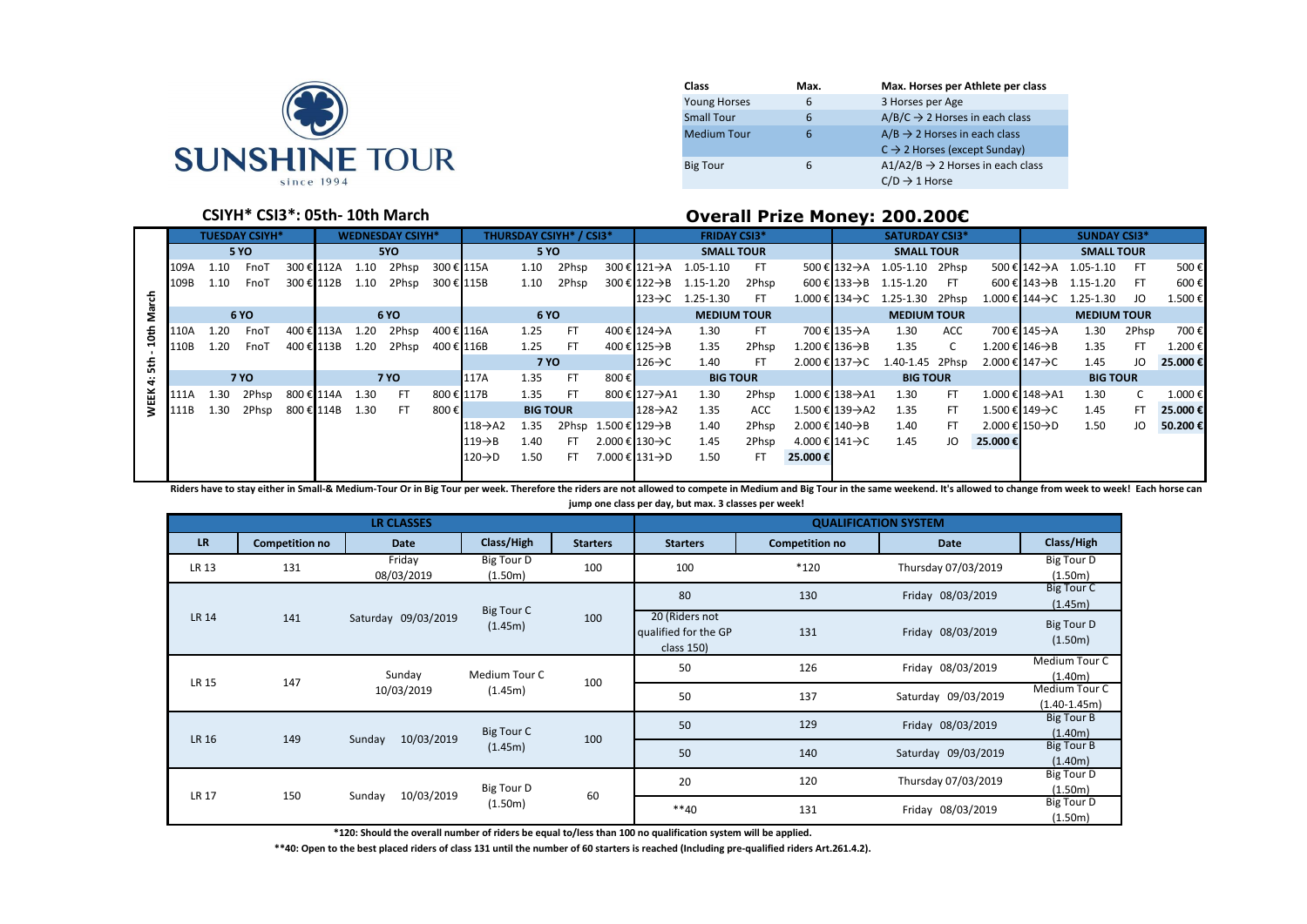

| <b>Class</b>        | Max. | Max. Horses per Athlete per class            |
|---------------------|------|----------------------------------------------|
| <b>Young Horses</b> | 6    | 3 Horses per Age                             |
| <b>Small Tour</b>   | 6    | $A/B/C \rightarrow 2$ Horses in each class   |
| <b>Medium Tour</b>  | 6    | $A/B \rightarrow 2$ Horses in each class     |
|                     |      | $C \rightarrow 2$ Horses (except Sunday)     |
| <b>Big Tour</b>     | 6    | $A1/A2/B \rightarrow 2$ Horses in each class |
|                     |      | $C/D \rightarrow 1$ Horse                    |

#### **CSIYH\* CSI4\*: 12th- 17th March Overall Prize Money: 243.300€**

|     | <b>TUESDAY CSIYH*</b><br><b>WEDNESDAY CSIYH*</b> |      |                               |             |             |             |                       |                   | <b>THURSDAY CSIYH* / CSI4*</b> |                    | <b>FRIDAY CSI4*</b> |                                         |                      |                                       |       | <b>SATURDAY CSI4*</b> |                               |                                             | <b>SUNDAY CSI4*</b> |         |                               |                                           |     |         |
|-----|--------------------------------------------------|------|-------------------------------|-------------|-------------|-------------|-----------------------|-------------------|--------------------------------|--------------------|---------------------|-----------------------------------------|----------------------|---------------------------------------|-------|-----------------------|-------------------------------|---------------------------------------------|---------------------|---------|-------------------------------|-------------------------------------------|-----|---------|
|     | <b>5 YO</b><br>5YO                               |      |                               | <b>5 YO</b> |             |             |                       | <b>SMALL TOUR</b> |                                |                    |                     | <b>SMALL TOUR</b>                       |                      |                                       |       | <b>SMALL TOUR</b>     |                               |                                             |                     |         |                               |                                           |     |         |
|     | 151A                                             | 1.10 | FnoT                          |             | 300 € 154A  |             | 1.15 2Phsp 300 € 157A |                   |                                | 1.15               | 2Phsp               |                                         |                      | 300 € 163 -> A 1.05-1.10 2Phsp        |       |                       |                               | 500 € 174 A 1.05-1.10 FT                    |                     |         |                               | 500 € 184 -> A 1.05-1.10 FT               |     | 500€    |
|     | 151B                                             | 1.10 | FnoT                          |             | 300 € 154B  |             | 1.15 2Phsp 300 € 157B |                   |                                | 1.15               | 2Phsp               |                                         |                      | $300 \in 164 \rightarrow B$ 1.15-1.20 | - FT  |                       |                               | $600 \in 175 \rightarrow B$ 1.15-1.20 2Phsp |                     |         |                               | $600 \in 185 \rightarrow B$ 1.15-1.20 ACC |     | 600€    |
|     |                                                  |      |                               |             |             |             |                       |                   |                                |                    |                     |                                         |                      | $165 \rightarrow C$ 1.25-1.30 2Phsp   |       |                       |                               | $1.000 \in 176 \rightarrow C$ 1.25-1.30 FT  |                     |         |                               | $1.000 \in 186 \rightarrow C$ 1.25-1.30   | JO  | 1.500€  |
| g   | 6 YO<br>6 YO                                     |      |                               |             |             | <b>6 YO</b> |                       |                   |                                | <b>MEDIUM TOUR</b> |                     |                                         | <b>MEDIUM TOUR</b>   |                                       |       |                       | <b>MEDIUM TOUR</b>            |                                             |                     |         |                               |                                           |     |         |
| ᅕ   | 152A                                             | 1.25 | FnoT                          | 400 € 155A  |             |             | 1.25 2Phsp 400 € 158A |                   |                                | 1.30               | - FT                |                                         | 400 € 166→A          | 1.30                                  | 2Phsp |                       | 700 € 177→A                   | 1.30                                        | FT.                 |         | 700 € 187→A                   | 1.30                                      | C   | 700€    |
|     | 152B                                             | 1.25 | FnoT                          | 400 € 155B  |             |             | 1.25 2Phsp 400 € 158B |                   |                                | 1.30               | - FT                |                                         | 400 € 167→B          | 1.35                                  | FT.   |                       | $1.200 \in 178 \rightarrow B$ | 1.35                                        | FT.                 |         | $1.200 \in 188 \rightarrow B$ | 1.35                                      | FT. | 1.200€  |
| 저   |                                                  |      |                               |             |             |             |                       |                   |                                | <b>7 YO</b>        |                     |                                         | $168 \rightarrow C$  | 1.40                                  | 2Phsp |                       |                               | 2.000 € 179 - C 1.40-1.45 FT                |                     |         | 2.000 € 189→C                 | 1.45                                      | JO  | 25.000€ |
| ΰń. |                                                  |      | <b>7 YO</b>                   |             | <b>7 YO</b> |             |                       |                   | <b>159A</b>                    | 1.40               | - FT                | 800€                                    |                      | <b>BIG TOUR</b>                       |       |                       |                               | <b>BIG TOUR</b>                             |                     |         |                               | <b>BIG TOUR</b>                           |     |         |
|     | 153A                                             |      | 1.30 2Phsp 800 € 156A 1.35 FT |             |             |             |                       |                   | 800 € 159B                     | 1.40               | - FT                |                                         | 800 € 169→A1         | 1.30                                  | ACC   |                       | 1.000 € 180->A1               | 1.30                                        | FT.                 |         | 1.000 € 190 $\rightarrow$ A1  | 1.30                                      | FT. | 1.000€  |
|     | 153B                                             |      | 1.30 2Phsp 800 € 156B         |             |             | 1.35 FT     |                       | 800€              |                                | <b>BIG TOUR</b>    |                     |                                         | $170 \rightarrow A2$ | 1.35                                  | C.    |                       | 1.500 € 181 $\rightarrow$ A2  | 1.35                                        | 2Phsp               |         | 1.500 € 191→C                 | 1.45                                      | FT. | 25.000€ |
|     |                                                  |      |                               |             |             |             |                       |                   | $160 \rightarrow A2$           | 1.35               | FT                  | 1.500 € 171→B                           |                      | 1.40                                  | FT.   |                       | $2.000 \in 182 \rightarrow B$ | 1.40                                        | ACC                 |         | 2.000 € 192→D                 | 1.55                                      | JO  | 93.300€ |
|     |                                                  |      |                               |             |             |             |                       |                   | $161 \rightarrow B$            | 1.40               |                     | 2Phsp 2.000€ 172->C                     |                      | 1.45                                  | 2Phsp |                       | 4.000 € 183→C                 | 1.45                                        | JO                  | 25.000€ |                               |                                           |     |         |
|     |                                                  |      |                               |             |             |             |                       |                   | $162 \rightarrow D$            | 1.50               |                     | FT 7.000 $\epsilon$ 173 $\rightarrow$ D |                      | 1.50                                  | JO    | 25.000€               |                               |                                             |                     |         |                               |                                           |     |         |
|     |                                                  |      |                               |             |             |             |                       |                   |                                |                    |                     |                                         |                      |                                       |       |                       |                               |                                             |                     |         |                               |                                           |     |         |

**Riders have to stay either in Small-& Medium-Tour Or in Big Tour per week. Therefore the riders are not allowed to compete in Medium and Big Tour in the same weekend. It's allowed to change from week to week! Each horse can jump one class per day, but max. 3 classes per week!**

|              |                       | <b>LR CLASSES</b>      |                       |                 | <b>QUALIFICATION SYSTEM</b>                          |                       |                     |                                   |  |  |  |
|--------------|-----------------------|------------------------|-----------------------|-----------------|------------------------------------------------------|-----------------------|---------------------|-----------------------------------|--|--|--|
| <b>LR</b>    | <b>Competition no</b> | <b>Date</b>            | Class/High            | <b>Starters</b> | <b>Starters</b>                                      | <b>Competition no</b> | Date                | Class/High                        |  |  |  |
| <b>LR 18</b> | 173                   | 15/03/2019<br>Friday   | Big Tour D<br>(1.50m) | 100             | 100                                                  | *162                  | Thursday 14/03/2019 | <b>Big Tour D</b><br>(1.50m)      |  |  |  |
|              |                       |                        | Big Tour C            |                 | 80                                                   | 172                   | Friday 15/03/2019   | Big Tour C<br>(1.45m)             |  |  |  |
| LR 19        | 183                   | 16/03/2019<br>Saturday | (1.45m)               | 100             | 20 (Riders not<br>qualified for the GP<br>class 192) | 173                   | Friday 15/03/2019   | Big Tour D<br>(1.50m)             |  |  |  |
|              | 189                   | Sunday                 | Medium                |                 | 50                                                   | 168                   | Friday 15/03/2019   | Medium Tour C<br>(1.40m)          |  |  |  |
| <b>LR 20</b> |                       | 17/03/2019             | Tour C<br>(1.45m)     | 100             | 50                                                   | 179                   | Saturday 16/03/2019 | Medium Tour C<br>$(1.40 - 1.45m)$ |  |  |  |
| LR 21        | 191                   | Sunday                 | Big Tour C            | 100             | 50                                                   | 171                   | Friday 15/03/2019   | <b>Big Tour B</b><br>(1.40m)      |  |  |  |
|              |                       | 17/03/2019             | (1.45m)               |                 | 50                                                   | 182                   | Saturday 16/03/2019 | <b>Big Tour B</b><br>(1.40m)      |  |  |  |
| <b>LR 22</b> | 192                   | Sunday                 | GP<br>(1.55m)         |                 | 20                                                   | 162                   | Thursday 14/03/2019 | Big Tour D<br>(1.50m)             |  |  |  |
|              |                       | 17/03/2019             |                       | 50              | $***30$                                              | 173                   | Friday 15/03/2019   | Big Tour D<br>(1.50m)             |  |  |  |

**\*162: Should the overall number of riders be equal to/less than 100 no qualification system will be applied.**

**\*\*30: Open to the best placed riders of class 173 until the number of 50 starters is reached (Including pre-qualified riders Art.261.4.2).**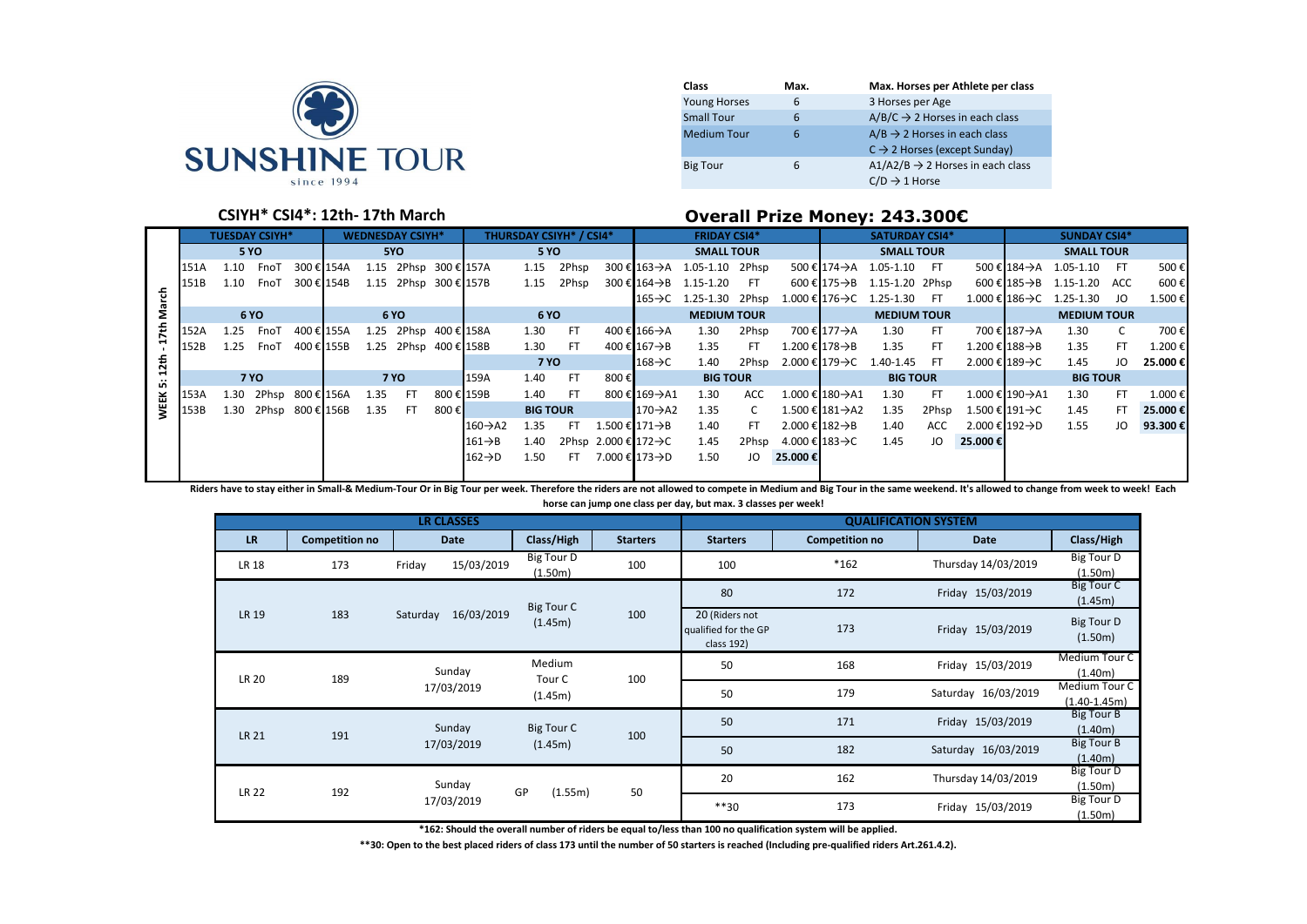

| Class               | Max. | Max. Horses per Athlete per class            |
|---------------------|------|----------------------------------------------|
| <b>Young Horses</b> | 6    | 3 Horses per Age                             |
| <b>Small Tour</b>   | 6    | $A/B/C \rightarrow 2$ Horses in each class   |
| <b>Medium Tour</b>  | 6    | $A/B \rightarrow 2$ Horses in each class     |
|                     |      | $C \rightarrow 2$ Horses (except Sunday)     |
| <b>Big Tour</b>     | 6    | $A1/A2/B \rightarrow 2$ Horses in each class |
|                     |      | $C/D \rightarrow 1$ Horse                    |

# **CSIYH\* CSI4\*: 19th- 24th March Overall Prize Money: 340.700€**

|             | <b>TUESDAY CSIYH*</b> |             |           | <b>WEDNESDAY CSIYH*</b> |                         |                       |               | <b>THURSDAY CSI4*</b>           |                       |                      | <b>FRIDAY CSI4*</b> |                                   |              |                    | <b>SATURDAY CSI4*</b> |                              |                              |                          | <b>SUNDAY CSI4*</b> |             |     |                                 |    |          |
|-------------|-----------------------|-------------|-----------|-------------------------|-------------------------|-----------------------|---------------|---------------------------------|-----------------------|----------------------|---------------------|-----------------------------------|--------------|--------------------|-----------------------|------------------------------|------------------------------|--------------------------|---------------------|-------------|-----|---------------------------------|----|----------|
|             |                       | <b>5 YO</b> |           |                         |                         |                       | FINAL 5 $v/o$ |                                 |                       | <b>SMALL TOUR</b>    |                     |                                   |              | <b>SMALL TOUR</b>  |                       |                              |                              | <b>SMALL TOUR</b>        |                     |             |     | <b>INVITATIONAL SMALL TOUR</b>  |    |          |
|             | 193A                  | 1.15        | -FT       | 300 € 196               |                         | 1.20                  | JO            |                                 | 5.000 € 205->A        | 1.05-1.10            | -FT                 |                                   | 500 € 216 A  | 1.05-1.10 2Phsp    |                       |                              |                              | 500 € 227 A 1.05-1.10 FT |                     | 500€ 235    |     | 1.30                            | JO | 1.500€   |
|             | 193B                  | 1.15        | <b>FT</b> | 300€                    |                         |                       |               |                                 | $206 \rightarrow B$   | 1.15-1.20            | 2Phsp               |                                   | 600 € 217→B  | 1.15-1.20          | - FT                  |                              | 600 € 228 AB                 | 1.15-1.20 FT             |                     | 600€        |     |                                 |    |          |
|             |                       |             |           |                         |                         |                       | FINAL $6y/o$  |                                 | $207 \rightarrow C$   | 1.25-1.30            | FT.                 | $1.000 \in$ 218→C                 |              | 1.25-1.30 2Phsp    |                       | 1.000 €                      |                              |                          |                     |             |     |                                 |    |          |
| 동           |                       | <b>6 YO</b> |           |                         | 197                     | 1.30 JO               |               | $8.000 \in$                     |                       | <b>MEDIUM TOUR</b>   |                     |                                   |              | <b>MEDIUM TOUR</b> |                       |                              |                              | <b>MEDIUM TOUR</b>       |                     |             |     | <b>INVITATIONAL MEDIUM TOUR</b> |    |          |
| ទឹ          | 194A                  | 1.25        | -FT       | 400€                    |                         |                       |               |                                 | $208 \rightarrow A$   | 1.30                 | 2Phsp               |                                   | 700 € 219->A | 1.30               | FT.                   |                              | 700 € 229 A                  | 1.30                     | ACC                 | 700€ 237    |     | 1.45                            | JO | 25.000€  |
| 4th         | 194B                  | 1.25        | <b>FT</b> | 400€                    |                         |                       | FINAL $7 y/o$ |                                 | $1209 \rightarrow B$  | 1.35                 | FT.                 | 1.200 € 220 AB                    |              | 1.35               | C.                    |                              | 1.200 € 230 $\rightarrow$ B  | 1.35                     | FT.                 | 1.200€      |     |                                 |    |          |
| Ñ           |                       |             |           |                         | 198                     | 1.40                  |               | JO 15.000 € 210 $\rightarrow$ C |                       | 1.40                 |                     | 2Phsp 2.000 € 221 -> C            |              | 1.40-1.45          | - FT                  | 2.000€                       |                              |                          |                     |             |     |                                 |    |          |
| 19th        |                       | <b>7 YO</b> |           |                         |                         |                       |               |                                 |                       | <b>BIG TOUR</b>      |                     |                                   |              | <b>BIG TOUR</b>    |                       |                              |                              | <b>BIG TOUR</b>          |                     |             |     | <b>GP FINAL</b>                 |    |          |
|             | 195A                  | 1.35        | -FT       | 800€                    |                         | Farewell 5-6-7 $y$ /0 |               |                                 | $ 211 \rightarrow A1$ | 1.30                 | FT.                 | 1.000 € 222->A1                   |              | 1.30               | C.                    |                              | 1.000 € 231 A1               | 1.30                     | 2Phsp               | 1.000 € 238 |     | 1.55                            | JO | 145.700€ |
| قة          | 195B                  | 1.35        | FT.       |                         | 800 € 199-5yo 1.15 FnoT |                       |               |                                 | 300 € 212 A2          | 1.35                 |                     | 2Phsp 1.500 € 223->A2             |              | 1.35               | ACC                   |                              | 1.500 € 232 $\rightarrow$ A2 | 1.35                     | FT.                 | 1.500€      |     |                                 |    |          |
| <b>WEEK</b> |                       |             |           |                         | 200-6yo 1.25 FnoT       |                       |               |                                 | 400 € 213 AB          | 1.40                 | FT.                 | 2.000 € 224 AB                    |              | 1.40               | FT                    |                              | 2.000 € 233 $\rightarrow$ B  | 1.40                     |                     | 2.000€      |     |                                 |    |          |
|             |                       |             |           |                         | 201-7yo 1.35 FnoT       |                       |               |                                 | 800 € 214→C           | 1.45                 |                     | 2Phsp 4.000 € 225 $\rightarrow$ C |              | 1.45               |                       | 25.000 € 234 $\rightarrow$ C |                              | 1.45                     | JO                  | 25.000€     |     | <b>LADIES INVITATIONAL</b>      |    |          |
|             |                       |             |           |                         |                         |                       |               |                                 | $215 \rightarrow D$   | 1.50                 | FT.                 | 7.000 € 226->D                    |              | 1.50               | JO                    | 25.000€                      |                              |                          |                     |             | 236 | 1.40                            | JO | 2.000€   |
|             |                       |             |           |                         |                         |                       |               |                                 |                       | Farewell 5-6-7 $v/o$ |                     |                                   |              |                    |                       |                              |                              |                          |                     |             |     |                                 |    |          |
|             |                       |             |           |                         |                         |                       |               |                                 | 202-5yo               | 1.15                 | FT.                 | 300€                              |              |                    |                       |                              |                              |                          |                     |             |     |                                 |    |          |
|             |                       |             |           |                         |                         |                       |               |                                 | 203-6yo               | 1.25                 | FT.                 | 400€                              |              |                    |                       |                              |                              |                          |                     |             |     |                                 |    |          |
|             |                       |             |           |                         |                         |                       |               |                                 | 204-7yo               | 1.35                 | <b>FT</b>           | 800€                              |              |                    |                       |                              |                              |                          |                     |             |     |                                 |    |          |

Riders have to stay either in Small-& Medium-Tour Or in Big Tour per week. Therefore the riders are not allowed to compete in Medium and Big Tour in the same weekend. It's allowed to change from week to week! Each horse

**can jump one class per day, but max. 3 classes per week!**

|              |                       | <b>LR CLASSES</b>      |                                            | <b>QUALIFICATION SYSTEM</b> |                                                            |                       |                     |                              |                              |  |  |
|--------------|-----------------------|------------------------|--------------------------------------------|-----------------------------|------------------------------------------------------------|-----------------------|---------------------|------------------------------|------------------------------|--|--|
| <b>LR</b>    | <b>Competition no</b> | <b>Date</b>            | Class/High                                 | <b>Starters</b>             | <b>Starters</b>                                            | <b>Competition no</b> | <b>Date</b>         |                              | Class/High                   |  |  |
| LR 23        | 215                   | Thursday 21/03/2019    | Big Tour D<br>(1.50m)                      | No Limit                    |                                                            |                       |                     |                              |                              |  |  |
| <b>LR 24</b> | 225                   | Friday<br>22/03/2019   | Big Tour C<br>(1.45m)                      | 100                         | 100                                                        | $*213$                | Thursday 21/03/2019 |                              | <b>Big Tour B</b><br>(1.40m) |  |  |
| <b>LR 25</b> | 226                   | Friday<br>22/03/2019   | Big Tour D<br>(1.50m)                      | 100                         | 100                                                        | $***215$              | Thursday 21/03/2019 |                              | Big Tour D<br>(1.50m)        |  |  |
|              |                       | Saturday<br>23/03/2019 | Big Tour C<br>(1.45m)                      | 100                         | 80                                                         | 214                   | Thursday 21/03/2019 | <b>Big Tour C</b><br>(1.45m) |                              |  |  |
| LR 26        | 234                   |                        |                                            |                             | 20 (riders not<br>qualified for the GP<br>Final class 238) | 226                   | Friday 22/03/2019   | Big Tour D<br>(1.50m)        |                              |  |  |
|              |                       |                        | <b>Invitational Medium</b><br>Tour (1.45m) |                             | 15                                                         | 63                    | Sunday 24/02/2019   | MT GP                        | (1.45m)                      |  |  |
| <b>LR 27</b> | 237                   | Sunday 24/03/2019      |                                            | 60                          | 15                                                         | 105                   | Sunday 03/03/2019   | (1.45m)<br>MT GP             |                              |  |  |
|              |                       |                        |                                            |                             | 15                                                         | 147                   | Sunday 10/03/2019   | (1.45m)<br>MT GP             |                              |  |  |
|              |                       |                        |                                            |                             | 15                                                         | 189                   | Sunday 17/03/2019   | MT GP                        | (1.45m)                      |  |  |